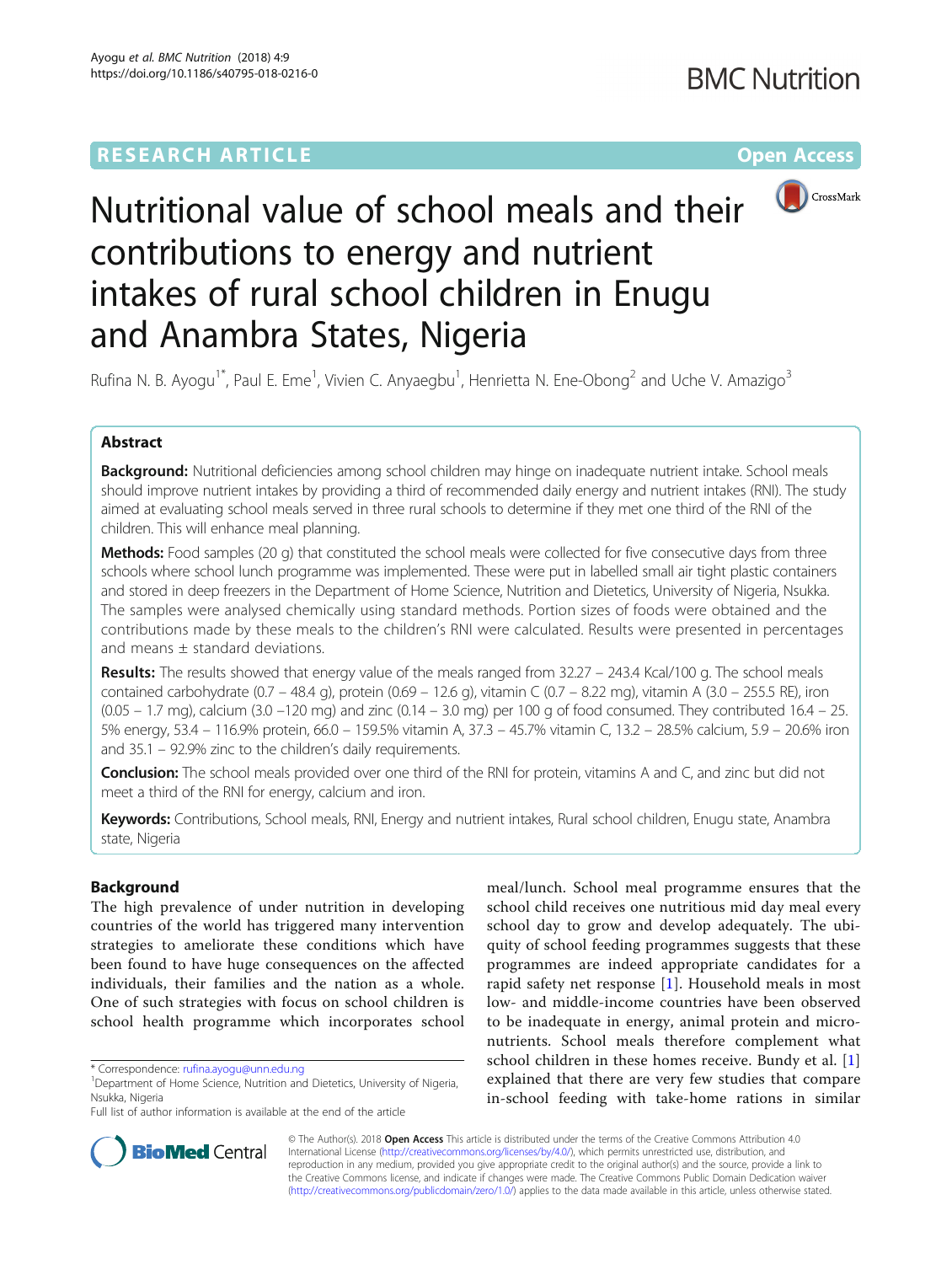settings, and the few that have gone further with this suggest that both programmes lead to similar improvements over having no programme at all.

School-aged children require adequate food in both quantity and quality to stay healthy. Provision of energy, immunity, regulation of body processes, repair and maintenance of body tissues can only be achieved through adequate food intake. Snacks consumed in-between meals also add to total food intake necessary to meet the recommended daily energy and nutrient intakes of school children. From a health promotion approach, the quality and amount of food and beverages consumed while at school have an enormous potential impact on the health and well-being of young people [\[2\]](#page-9-0). They are active and often require more calories and nutrients in comparison with their body sizes.

Breakfast skipping is common among school children [[3](#page-9-0), [4](#page-9-0)] for many reasons such as lack of food and time to consume what is available [\[4](#page-9-0)]. School period lasts  $6 - 8$  h daily and the children are expected to endure hunger throughout this period. When hungry, one finds it difficult to cope with school activities hence the need for school meals. School meals alleviate short term hunger, and provide energy and nutrients for growth and development of the school aged child. Adequate nutrition guarantees better health status and ensures sustained attention span for better academic performances. Access to a nutritious breakfast and mid-day meal is a very important determinant of the nutritional status as well as the overall well-being and cognitive development of school children. Healthier and better nourished children stay in school longer, learn more and later become healthier and more productive adults [[5](#page-9-0)].

Enugu State is one of the 13 states where the Federal Government of Nigeria implemented school feeding programme in 2004 using locally grown foods. With the collapse of the programme in the State, school children in the State were further exposed to nutritional challenges. Among 5 – 12 year-old school children in Enugu State, Ejekwu et al. [\[6\]](#page-9-0) reported that 27.7% were stunted, 29.9% were underweight and 25.5% were wasted and showed that rural children were significantly ( $P < 0.05$ ) more stunted than those in the urban areas. Nwamara et al. [[7](#page-9-0)] also reported stunting (19.5%), wasting (8.9%), underweight (8.5%) and iodine deficiency (3.8%) among primary school children in Okpuje, Nsukka Local Government Area (LGA) of Enugu State. In Anambra State, prevalence of underweight and stunting among primary school pupils were reported as 10.7 and 1.9%, respectively [[8](#page-9-0)]. Ukegbu (4) reported that 15.9, 27.4 and 20.7% of primary school children in Orumba North LGA of Anambra State were underweight, stunted and wasted, respectively. Indicators of anthropometric and micronutrient status among school children in various parts of Nigeria [\[9](#page-9-0)–[14\]](#page-9-0) indicate that school children's nutritional status is substandard and unsatisfactory.

In the light of this, a non – governmental, not-forprofit organisation, Pan African Community Initiative on Education and Health (PACIEH) adopted a communitymanaged strategy  $[15]$  to improve the health, nutrition and education of school children in three rural schools in Enugu and Anambra States of Nigeria. It currently feeds 719 pupils every school day with funds provided by Heineken African Foundation (through Nigeria Breweries PLC), PACIEH, Enugu State Universal Basic Education Board (ENSUBEB) and TruValue). The menu was altered a few times to what is shown in this study to improve nutrient intakes while contending with frequent increase in the cost of food items. The change of menu necessitated this study aimed at evaluating the nutritional value of the meals consumed by the school children and determining the contributions they made to the recommended daily energy and nutrient intakes of the children. This would enhance review of the school menu for better energy and nutrient intakes. It would also inform policy makers on school meal planning.

# **Methods**

#### Study area

The study took place in June, 2015 at Eke Central Primary School and Oma-Eke Community Primary School both in Udi LGA of Enugu State and at Central/Salvation Primary School Afor-agu, Abatete in Idemili North LGA of Anambra State, Nigeria. These are remote resource poor communities. The parents of the pupils and the School Based Management Committee (SBMC) played a major role in determining the menu at each school. This is based on the foods available in the community. Each of the three schools has school kitchen (built by PACIEH and partners) where the foods were cooked centrally by trained volunteer female cooks who were parents of the school children. Primary training of the cooks took place before the commencement of the feeding programme in 2013 and subsequent retraining was given at the beginning of each school year. The training involved both theory and practical demonstrations on measurements of food items, food preparation, portion sizes and personal, environmental and food hygiene practices. The cooks also shared the foods to the children in their classrooms between 10.30 and 11.30 am every school day. The meals were common to all the children.

#### Ethics approval and consent to participate

A meeting was held with the School Based Management Committee (SBMC) and Parents Teachers' Association (PTA) of the schools and the objective of the study explained to them and their consent obtained. The children gave oral consent for their foods to be weighed. PACIEH and partners (Enugu State Universal Basic Education Board (ENSUBEB) and Ministry of Education) approved the study.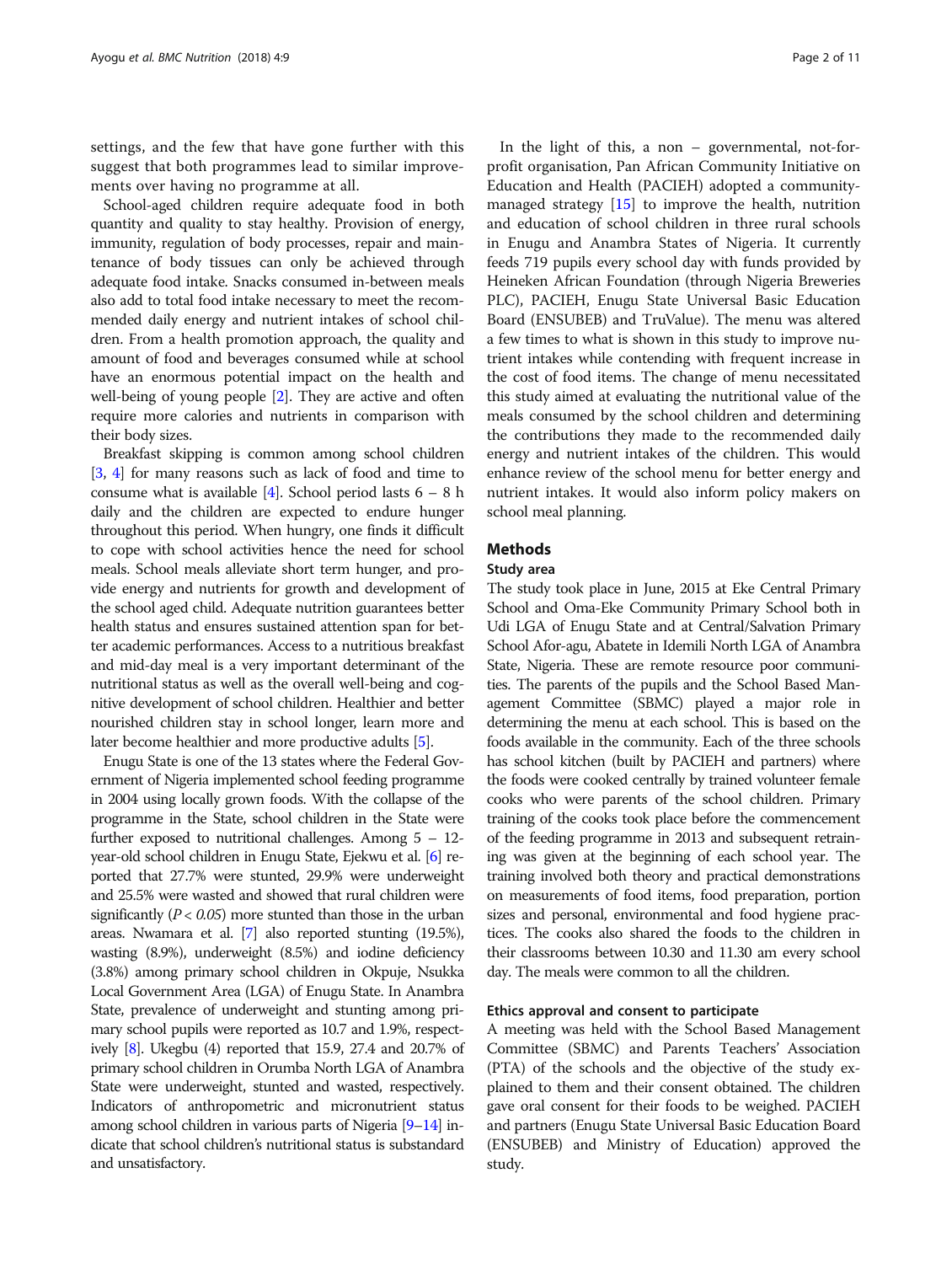#### Collection of food samples

Samples (20 g) of each cooked food were collected individually from each of the three primary schools on 5 consecutive schools days. Bread, yogurt, milk, eggs and pap were not collected for analysis; their values in the West African Food Composition Table (FCT) [[16\]](#page-9-0) were used for computation. The samples were preserved in labelled small air tight plastic containers and stored in a deep freeze (-20 °C) in the Diet Therapy Laboratory of the Department of Home Science, Nutrition and Dietetics, University of Nigeria, Nsukka until analysis.

#### Chemical analyses of the school meal

Triplicate determinations of proximate and micronutrient compositions of the school meals were carried out at the analytical laboratory of the Department of Home Science, Nutrition and Dietetics by the methods described by Association of Analytical Chemists (AOAC) [[17\]](#page-9-0). Micro-Kjeldahl method was used for protein, dry ashing for ash, soxhlet extraction method for fat, hot air oven method for moisture, acid hydrolysis for crude fibre and carbohydrate was determined by difference. Atomic absorption Sphectrophotometric method was employed for mineral (iron, zinc and calcium) and vitamin (vitamin A and C) determinations. The nutrient values of foods not analyzed were obtained from West African Food Composition Table (FCT) [\[16](#page-9-0)] and used in calculating the contributions to energy and nutrient intakes made by such foods. Atwater conversion factor [[18\]](#page-9-0) was used in the determination of the energy values of the foods.

# Determination of portion sizes of the meals consumed by the pupils

Portion sizes refer to the quantity of food consumed. Determination of the portion sizes was carried out for every school child (719) in each of the schools on all 5 school days of the week. These were presented according to the foods consumed by the school children.

Four stages were involved:

- i. An empty plate was weighed for each school child.
- ii. Food was added to the plate and the weight recorded.
- iii. The children were given the food to eat and after eating, any leftover in the plate as well as any waste were weighed.
- iv. The weight of the leftover food and wastes were subtracted from the quantity served each child to obtain the actual quantity of food consumed (food intake).

#### Determination of nutrient intake

This was determined by simple proportion. Results of nutrient analysis carried out by laboratory analysis or obtained from FCT per 100 g and portion sizes in grams were used to obtain the value of nutrients consumed over a period of five school days. For example, if 100 g of steamed bambara groundnut pudding contained X g of protein and the portion size consumed was 200 g, then the protein value consumed  $= (\frac{X}{100} \times \frac{200}{1})g$  protein.

This was done for all the nutrients involved in the study and the mean intake supplied by the school meal was obtained by dividing the values by 5 (days).

#### Statistical analysis

Data generated from the study were analysed using Statistical Package for Social Sciences (SPSS) version 16. Descriptive statistics were used and results were presented in percentages, means and standard deviations. Analysis of variance was used in data analysis and Duncan's New Multiple Range test was used to separate and compare the means with significance set at  $P < 0.05$ .

### Results

#### Characteristics of the subjects and the school meals

The school children were aged  $2 - 5$  years (33.0%), 6 – 9 years (34.1%), 10 – 14 years (29.1%), and 15 – 18 years (3.8%). Boys constituted 52.6% while 47.4% were girls. Those in Early Child Centres (ECC) were 36.2% whereas 63.8% were in primary schools. The school meal consisted of jollof rice and beans with vegetables and a finger of banana (consumed twice weekly); steamed cowpea pudding (moi-moi) consumed with yogurt and pap (fermented maize paste) mixed with cocoa (richoco) powder; steamed bambara groundnut pudding with pap (fermented maize paste) mixed with cocoa (richoco) powder; and bread, egg with cow milk (Fig. [1](#page-3-0)). School children at Abatete School did not consume yogurt but soya bean milk.

# Portion sizes of foods consumed

Table [1](#page-4-0) shows the mean portion sizes of the foods consumed by the children by age and schools. In all the 3 schools, the portion sizes consumed by the  $2 - 5$ -year-olds were the smallest and significantly  $(P < 0.05)$  differed from the portion sizes of the other 3 older age groups. The portion sizes of most foods consumed by the 10 – 14 and 15 – 18-year-olds in all the schools were comparable  $(P > 0.05)$ . The quantity of pap mixed with cocoa powder and steamed bambara groundnut pudding (okpa) ranged from 170 to 220 g with the  $10 - 14$  and  $15 - 18$  years having significantly ( $P < 0.05$ ) higher quantities. The quantity of steamed cowpea pudding (moi-moi) consumed by pupils ranged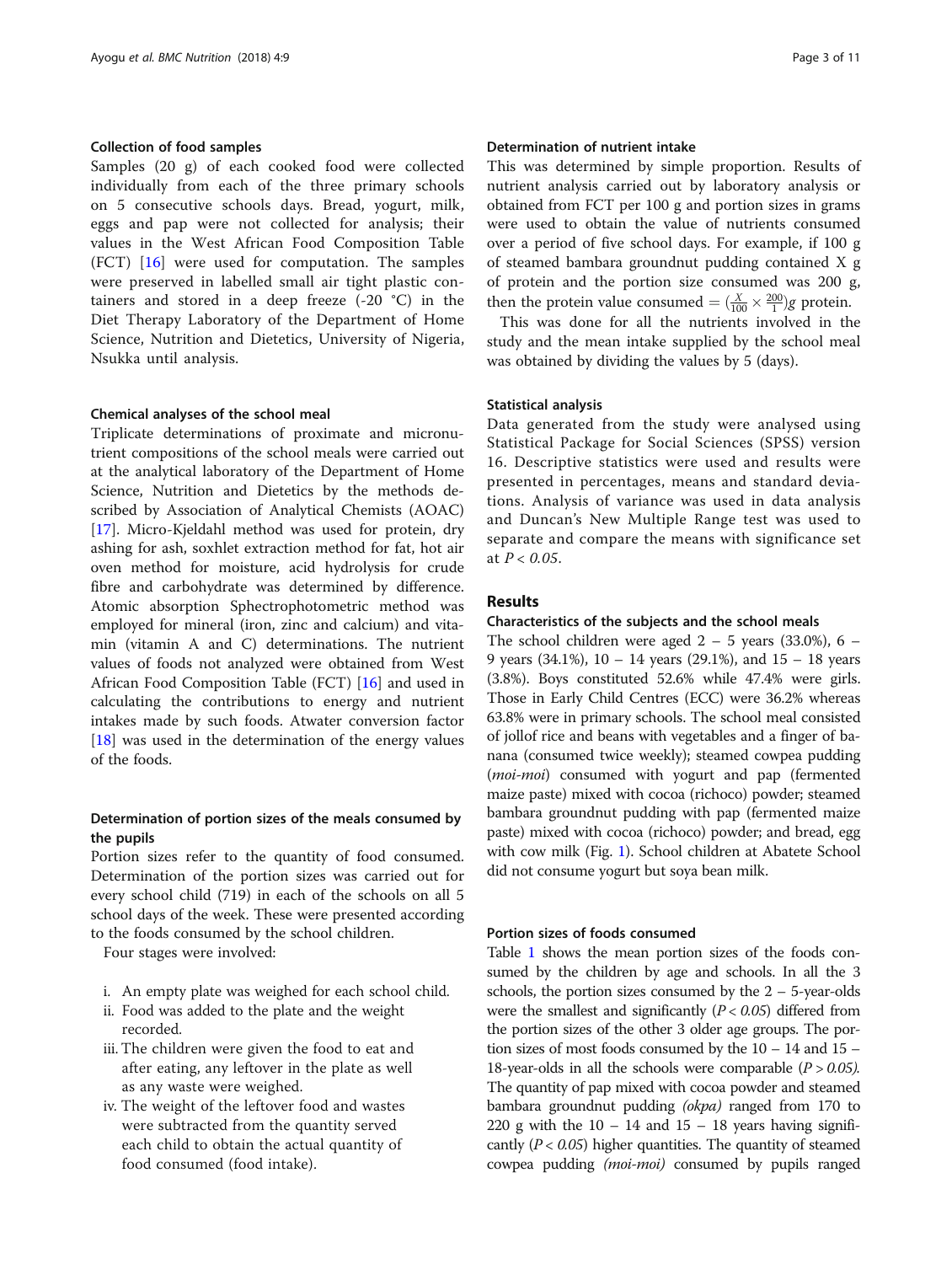<span id="page-3-0"></span>

from 170 to 230 g; those aged  $15 - 18$  years had significantly  $(P < 0.05)$  higher portion sizes than the other age groups. The amount of bread consumed by the children ranged from 65 to 85 g with pupils of  $6 - 9$  years at Eke Central Primary School having a significantly  $(P < 0.05)$ higher quantity than others. The weight of egg consumed by the children ranged from 70 to 85 g and jollof rice and beans with banana ranged from 210 to 440 g; the  $15 - 18$ year-olds at Oma-Eke Community Primary School and Abatete Primary School had significantly  $(P < 0.05)$  larger portion sizes in comparison with other age groups. The quantity of cow milk and soya bean milk consumed by the pupils ranged from 180 to 240 ml, respectively; children (15 – 18 years) at Abatete had the highest quantity  $(P < 0.05)$  of both. Yogurt ranged from 180 to 220 ml; the 15 – 18-year-old pupils at Eke Central Primary School had the largest portion size ( $P < 0.05$ ).

#### Nutrient compositions of the school meals

The nutrient compositions of the meals consumed in the 3 schools are shown in Table [2](#page-5-0). Egg had the highest value of protein (12.6 g), fat (9.5 g) and iron (1.7 g). Bread had the highest carbohydrate (48.4 g) and energy (243.4 Kcal) values. The highest vitamin A value was found in okpa (steamed bambara groundnut pudding) consumed at Eke (255.5 RE) while the highest vitamin  $C$  (8.2 mg) was found in steamed cowpea pudding (moi-moi) consumed at Oma-Eke. Yogurt (118.0 mg) and steamed bambara groundnut pudding (60.0 mg) were superior to other foods in calcium. Rice and beans consumed at Oma-Eke proved superior in zinc to other foods consumed in all the schools.

#### Energy and nutrient intakes of the school children

The energy and nutrient intakes of the school children and the percentage of energy from the energy giving nutrients are shown in Table [3.](#page-6-0) In all the schools, the intakes increased with age with the  $2 - 5$ -year-olds having the least  $(P < 0.05)$  intakes. Carbohydrate was the main source of energy from the school meals with protein and fat making similar contributions to energy intake. Protein intake ranged from 18.11 - 27.27 g and carbohydrate ranged from 50.28 – 71.31 g. Fat and energy intakes ranged from 8.78 – 14.86 g and from 357.01 – 513.72 kcal, respectively. Vitamin A intake ranged from 214.75 – 353.75 RE while vitamin C ranged from 11.45 – 17.87 mg. Calcium intake had a range of 132.90 – 215.81 mg; iron was 1.41 – 2.16 mg and the intake of zinc ranged from 2.10 to 5.90 mg.

#### Percentage contributions of school meals to RNI

The contributions made by the school meals to the recommended nutrient and energy intakes of the school children in the 3 schools are presented in Table [4.](#page-7-0) The percentage of recommended energy and nutrient intakes met by the school meals consumed at Eke Central Primary School were protein (57.7 – 116.9%), energy (16.4 – 23.0%), calcium  $(16.3 - 28.5\%)$ , iron  $(7.2 - 20.6\%)$ , zinc  $(47.5 - 69.6\%)$ , vitamins A (82.7 – 150.4%) and C (37.3 – 38.2%). At Oma-Eke Community Primary School, the school meals provided 17.5 – 23.9% energy, 53.4 – 107.0% protein, 84.7 – 159.5% vitamin A, 67.6 – 92.9% zinc, 14.5 – 25.3% calcium, 5.9 – 15.7% iron and 42.0 – 45.7% vitamin C. The contributions of the school meals at Abatete were energy (18 – 24.3%), protein (58 – 103.1%), vitamin A (66.0 – 127.4), vitamin C  $(42.8 - 45.1\%)$ , zinc  $(35.1 - 45.4\%)$ , calcium  $(13.2 - 22.8\%)$ and iron (7.4 – 19.3%).

### **Discussion**

This study aimed to assess the energy and nutrient composition of school meals served in 3 schools in Enugu and Anambra States of Nigeria and their contributions to energy and nutrient intakes of school children. It showed that pulses were consumed on 4 days out of five school days in a week. Cowpeas and bambara groundnuts are among the pulses recognized by Food and Agriculture Organization (FAO) [[19](#page-9-0)] because of their contributions to protein and micronutrient intakes of individuals. Pulses typically contain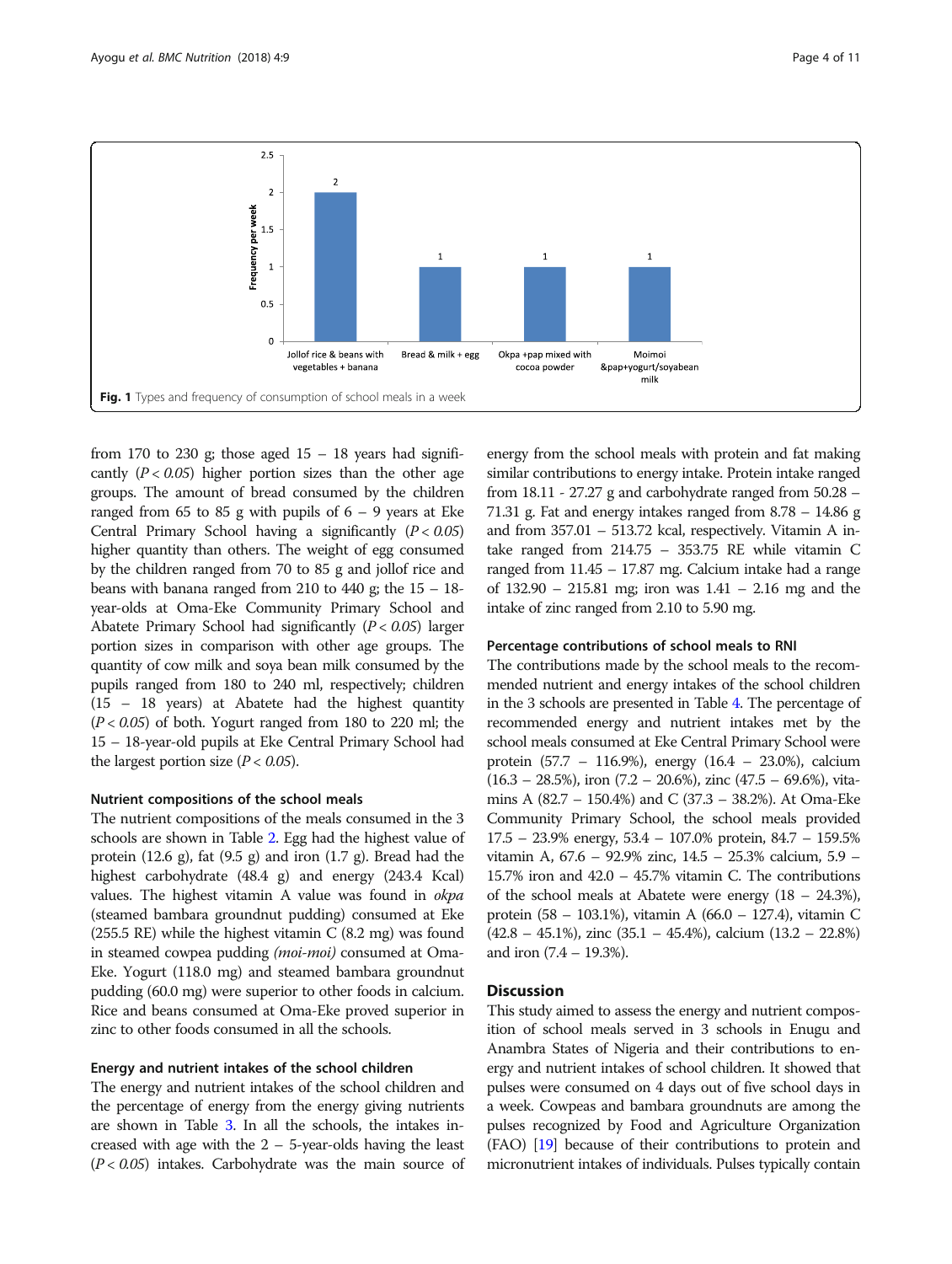<span id="page-4-0"></span>Table 1 Portion sizes of school meals consumed by the school children by age and schools

|                                                 | Age groups                  |                             |                               |                            |
|-------------------------------------------------|-----------------------------|-----------------------------|-------------------------------|----------------------------|
| Variables                                       | $2 - 5$ years ( $N = 231$ ) | $6 - 9$ years ( $N = 239$ ) | $10 - 14$ years ( $N = 204$ ) | 15 - 18 years ( $N = 26$ ) |
| Eke Central Primary School ( $N = 324$ )        | $N = 106$                   | $N = 86$                    | $N = 130$                     | $N = 2$                    |
| $Pap + richoco(q)$                              | $175^a \pm 1.22$            | $195^{\rm b} \pm 0.99$      | $220^{\circ} \pm 0.88$        | $220^{\circ} \pm 0.46$     |
| Okpa (g)                                        | $170^{\rm a} \pm 2.46$      | $190^b \pm 1.99$            | $220^{\circ} \pm 1.06$        | $220^{\rm c} \pm 0.96$     |
| Bread (g)                                       | $65^a \pm 0.79$             | $85^{\circ} \pm 0.71$       | $80^{\rm b} \pm 0.86$         | $80^{b} \pm 0.61$          |
| Egg $(g)$                                       | $70^a \pm 1.73$             | $70^a \pm 1.43$             | $80^{\rm b} \pm 0.20$         | $80^{b} \pm 0.18$          |
| Milk (ml)                                       | $190^a \pm 0.57$            | $220^b \pm 0.51$            | $220^b \pm 0.49$              | $220^b \pm 0.40$           |
| Moi-moi (q)                                     | $170^{\circ}$ ± 2.36        | $210^b \pm 2.08$            | $220^{\circ} \pm 1.96$        | $230^d \pm 1.89$           |
| Yoghurt (ml)                                    | $180^a \pm 0.91$            | $190^{\rm b} \pm 0.89$      | $210^{\circ} \pm 1.85$        | $220^d \pm 1.81$           |
| <sup>c</sup> Rice & beans jollof+vegetables (g) | $240^a \pm 0.33$            | $280^{\rm b}\pm0.33$        | $350^{\rm d} \pm 1.29$        | $340^{\circ} \pm 0.22$     |
| Oma-Eke CPS ( $N = 170$ )                       | $N = 41$                    | $N = 78$                    | $N = 50$                      | $N = 1$                    |
| $Pap + richoco(q)$                              | $170^a \pm 2.12$            | $200^{\rm b} \pm 0.99$      | $220^d \pm 1.07$              | $210^{\circ} \pm 0.98$     |
| Okpa (g)                                        | $170^a \pm 0.32$            | $220^b \pm 0.33$            | $220^b \pm 0.42$              | $220^b \pm 0.30$           |
| Bread (g)                                       | $70^{\circ} \pm 3.31$       | $75^{ab} \pm 2.98$          | $80^{\rm b} \pm 2.07$         | $80^{\rm b} \pm 1.99$      |
| Egg $(g)$                                       | $70^a \pm 4.38$             | $70^a \pm 4.02$             | $75^{ab} \pm 3.99$            | $85^{\rm b} \pm 3.09.$     |
| Milk (ml)                                       | $180^{\rm a} \pm 1.88$      | $205^{\rm b} \pm 1.02$      | $210^{bc} \pm 0.99$           | $215^c \pm 0.90$           |
| Moi-moi (q)                                     | $170^b \pm 2.68$            | $192^b \pm 2.01$            | $215^c \pm 1.97$              | $210^{\circ} \pm 1.08$     |
| Yoghurt (ml)                                    | $180^{\rm a} \pm 2.90$      | $180^a \pm 2.86$            | $190^b \pm 1.82$              | $190^b \pm 1.77$           |
| <sup>c</sup> Rice & beans jollof+vegetables (g) | $210^a \pm 2.99$            | $282^b \pm 2.12$            | $340^{\circ} \pm 2.01$        | $348^c \pm 1.99$           |
| Abatete C/SA PS ( $N = 206$ )                   | $N = 84$                    | $N = 75$                    | $N = 24$                      | $N = 23$                   |
| $Pap + richoco (g)$                             | $170^a \pm 1.72$            | $200^{\rm b} \pm 0.87$      | $220^{\circ} \pm 0.07$        | $220^{\circ} \pm 0.04$     |
| Okpa (g)                                        | $180^a \pm 0.78$            | $220^{\rm b}\pm0.88$        | $220^b \pm 0.81$              | $220^b \pm 0.01$           |
| Bread (g)                                       | $70^{\circ} \pm 1.88$       | $70^{\rm a} \pm 0.79$       | $80^{b} \pm 0.11$             | $80^{\rm b} \pm 0.16$      |
| Egg $(g)$                                       | $70^a \pm 1.43$             | $70^a \pm 1.43$             | $70^{\rm a} \pm 1.43$         | $70^a \pm 1.43$            |
| Milk (ml)                                       | $180^a \pm 0.57$            | $210^{\rm b} \pm 0.88$      | $220^{\circ} \pm 0.88$        | $240^{\rm d} \pm 0.02$     |
| Moi-moi (q)                                     | $170^a \pm 2.36$            | $200^{\rm b} \pm 0.92$      | $220^{\circ} \pm 0.51$        | $220^{\circ} \pm 0.19$     |
| Soya bean milk (ml)                             | $180^{\rm a} \pm 0.91$      | $210^{b} \pm 0.92$          | $210^{b} \pm 0.42$            | $240^{\circ} \pm 0.18$     |
| <sup>c</sup> Rice & beans jollof+vegetables (g) | $260^{\rm a}\pm0.06$        | $340^{b} \pm 0.45$          | $420^{\circ} \pm 0.24$        | $440^d \pm 0.11$           |

Abatete C/SA PS Abatete Central/Salvation Army Primary School, Oma-Eke CPS Oma-Eke Community Primary School, Richoco Cocoa powder from Cadbury, Okpa Steamed Bambara groundnut pudding, Moi-moi Steamed cowpea pudding, Pap Maize paste prepared in hot water

This was consumed with a finger of banana

Values with different superscripts in the same row are significantly ( $P < 0.05$ ) different

Values are means ± standard deviations

about twice the amount of protein found in whole grain cereals and are rich sources of vitamins, iron, zinc, magnesium, bioactive compounds and gives a better protein quality when consumed with cereals [\[19](#page-9-0), [20](#page-9-0)].

Portion sizes of the school meals consumed by the pupils In all the 3 schools, the portion sizes consumed by the 2 – 5-year olds were the smallest. This was expected because they cannot consume a quantity that is beyond their gastric capacity. A study showed that the intake of young children remained the same irrespective of the portion size served [[21\]](#page-9-0). This implies that large portion

sizes are not necessary for these children rather the emphasis should be on nutrient dense portion sizes.

#### Energy and nutrient composition of the school meals

The nutrient compositions of the foods per 100 g were in line with the results reported by other researchers [\[4](#page-9-0), [22,](#page-9-0) [23\]](#page-9-0) on similar foods. These nutrients build and maintain healthy tissues; aid body processes, protect the body against infections and diseases; and provide energy for work [\[24\]](#page-9-0). Several dietary components have been identified as having positive effects on cognitive abilities. Dietary factors such as iron, zinc, copper, vitamins B, D, E, C and carotenes can affect multiple brain processes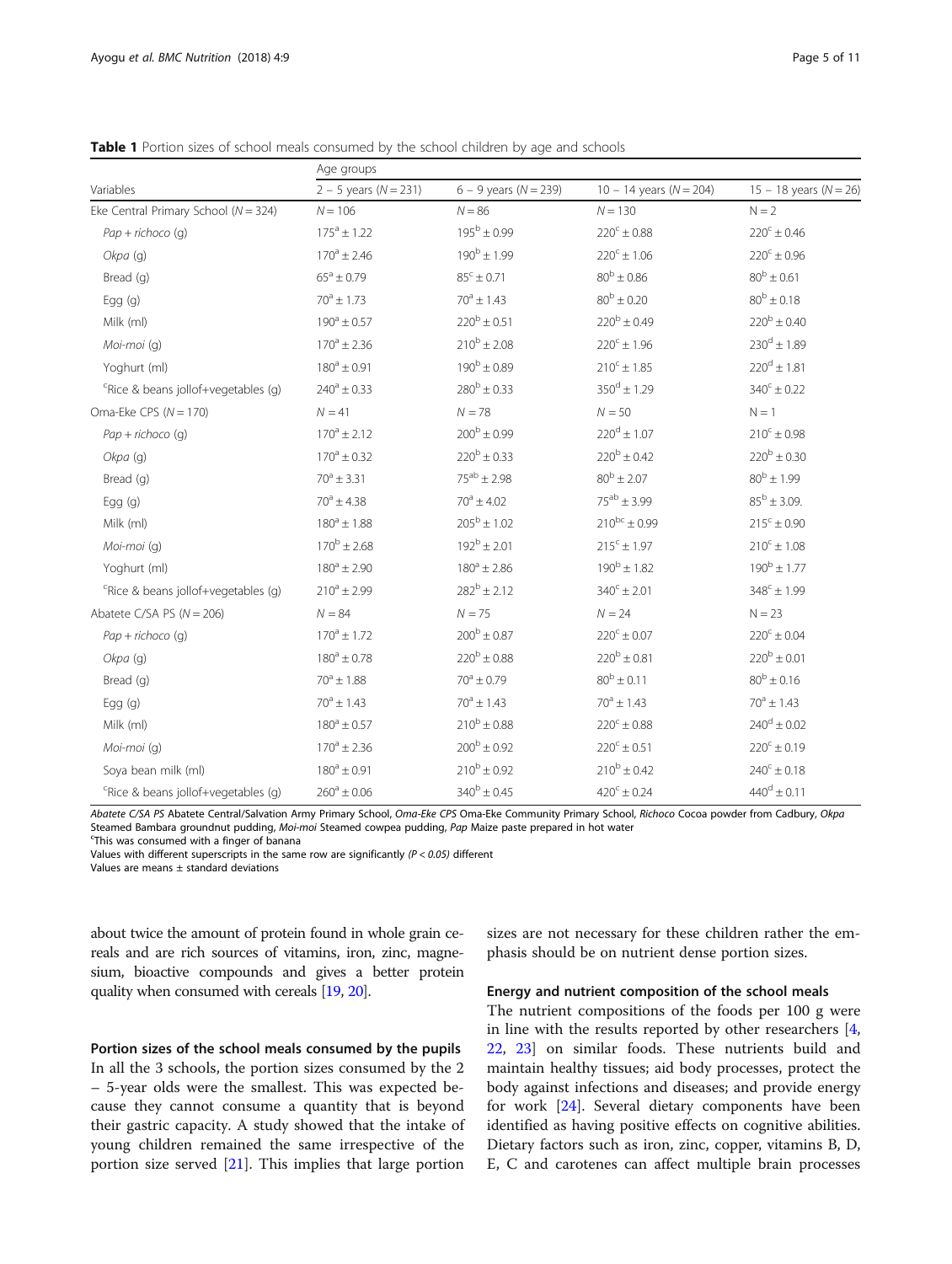| I<br>I                                     |
|--------------------------------------------|
| ֖֖֖֖֚֚֚֚֚֚֬<br>I                           |
| ֚֬<br>l                                    |
| l<br>l<br>į<br>l                           |
| S                                          |
| j<br>l                                     |
| ļ                                          |
|                                            |
| S                                          |
| ļ<br>I                                     |
| $\frac{1}{1}$<br>j<br>Í                    |
| $\vdots$                                   |
|                                            |
| $\frac{1}{2}$<br>l<br>ï                    |
|                                            |
| ֦֦֧֦֖֪֪ׅ֪֪֪֪֦֪֪֪֪֦֖֚֚֚֚֚֚֡֝֝֬֝֬֝֝֓֝֬֝֬֝֬֝֓ |
| $\frac{1}{2}$                              |
| IMAG                                       |

<span id="page-5-0"></span>

| Food                                          | Protein (%)       | Table 2 Nutrient composition of school meals consumed by the children in the three schools<br>(96)<br>Carbohydrate                                                                                                                | Fat (%)                          | Energy (Kcal) | Ash (%)            | Moisture (%)    | Fibre (%)                | Vitamin A (RE)              | Vitamin C (mg)               | Iron (%)                             | Calcium (mg)            | Zinc (mg)                  |
|-----------------------------------------------|-------------------|-----------------------------------------------------------------------------------------------------------------------------------------------------------------------------------------------------------------------------------|----------------------------------|---------------|--------------------|-----------------|--------------------------|-----------------------------|------------------------------|--------------------------------------|-------------------------|----------------------------|
| Eke Central Schoo                             |                   |                                                                                                                                                                                                                                   |                                  |               |                    |                 |                          |                             |                              |                                      |                         |                            |
| ayellow pap                                   | 2.8               | 28.4                                                                                                                                                                                                                              | $\frac{3}{2}$                    | 127.5         | $\overline{0}$     |                 |                          |                             | $\lessapprox$                | $\overline{\circ}$                   |                         | 0.14                       |
| Okpa                                          | $9.6 \pm$<br>0.28 | $27.2 + 0.22$                                                                                                                                                                                                                     | $4.70 + 0.19$<br>0.19            | 189.5         | $0.53 \pm$<br>0.06 | $^{+}$<br>56.42 | $^+$<br>$1.55$<br>$1.55$ | $+1$<br>255.5               | $^+$<br>$\frac{1}{6}$        | $^+$<br>0.65                         | $\frac{100}{200}$       | $1.50 + 0.11$              |
| Richoco                                       | 0.69              | 8.2                                                                                                                                                                                                                               |                                  | 37.27         | $\leq$             | $\leq$          | $\overline{\circ}$       | 187.5                       | 4.5                          | 1.35                                 | $\frac{\infty}{\infty}$ | 1.13                       |
| Rice & beans                                  | $047 + 047$       | $20.5 + 0.38$                                                                                                                                                                                                                     | $^{4+}_{0.09}$                   | 145.6         | $1.21 + 0.02$      | $64.1 + 0.03$   | $^{+}$<br>3.342          | $^+$<br>159.6 :<br>9.61     | $6.7 + 0.00$                 | $0.5 + 0.00$                         | $^{+5.01}_{-5.9}$       | $13 + 0$                   |
| <sup>a</sup> Bread                            | 84                | 48.4                                                                                                                                                                                                                              | $\frac{8}{10}$                   | 243.4         | $\overline{0}$     | 36.5            | $\overline{31}$          | 63.2                        | $\stackrel{\triangle}{\geq}$ | $\overline{C}$                       | 28                      | 66                         |
| bō <sub>le</sub>                              | 126               | $\overline{0}$                                                                                                                                                                                                                    | 9.5                              | 138.7         | $\overline{a}$     | 76.2            | $\lessgtr$               | 152                         | $\stackrel{\triangle}{\geq}$ | $\overline{1}$ .                     | 53                      | 1.23                       |
| AMik                                          | 3.5               | 4.8                                                                                                                                                                                                                               | $\frac{6}{1}$                    | 47.6          |                    | 893             | $\lessgtr$               | $\overline{33}$             | $\ddot{5}$                   | 0.05                                 | 120                     | 0.39                       |
| Moi-moi                                       | $5.3 + 0.27$      | $15.37 \pm 0.37$                                                                                                                                                                                                                  | $^+$<br>2.97                     | 109.41        | $0.93 + 0.09$      | $+$ l<br>72.18  | $\frac{149}{110}$        | $\frac{1278}{771}$          | $4.62 \pm 0.93$              | $0.38 + 0.06$                        | $\frac{20.00}{0.00}$    | $\frac{112}{0.09}$         |
| ayoghurt                                      | 3.8               | 6.8                                                                                                                                                                                                                               | 3.4                              | 73            | 0.8                | 85.3            | $\lessgtr$               | $\frac{1}{20}$              | $\overline{0}$ .             | $\overline{\circ}$                   | 118                     | 0.58                       |
| Oma-Eke Community Primary School              |                   |                                                                                                                                                                                                                                   |                                  |               |                    |                 |                          |                             |                              |                                      |                         |                            |
| ayellow pap                                   | 2.8               | 28.4                                                                                                                                                                                                                              | $\degree$                        | 127.5         | $\overline{\circ}$ | 67              | $\frac{1}{2}$            |                             | $\stackrel{\triangle}{\geq}$ | $\overline{\circ}$                   |                         | 0.14                       |
| Okpa                                          | 0.716             | $\frac{28.1 \pm}{0.22}$                                                                                                                                                                                                           | $\frac{4.96 \pm}{0.23}$          | 195.8         | $1.02 \pm 0.06$    | $^+$<br>55.52   | $0.7 + 0.21$             | $70.5 \pm 5.01$             | $6.73 \pm 0.00$              | $^{\mathrm{+}}$<br>$\frac{27}{0.07}$ | $^{42}_{0.00}$          | $0.74 - 0.02$              |
| Richoco                                       | 0.69              | 8.2                                                                                                                                                                                                                               |                                  | 37.27         | $\lessgtr$         | $\lessgtr$      | $\overline{\circ}$       | 187.5                       | 4.5                          | 1.35                                 | $\frac{8}{10}$          | 1.13                       |
| Rice & beans                                  | $72 + 1047$       | $\frac{20.1 \pm}{0.28}$                                                                                                                                                                                                           | 3.64                             | 141.4         | $^{148}_{0.08}$    | $66.2 \pm 0.00$ | $164 +$                  | $129.7 \pm 5.89$            | $\frac{500}{700}$            | $0.34 + 0.04$                        | $\frac{100}{100}$       |                            |
| a <sub>Bread</sub>                            | 84                | 48.4                                                                                                                                                                                                                              | $\frac{8}{10}$                   | 243.4         | $\overline{0}$     | 36.5            | $\overline{31}$          | $\lessgtr$                  | $\stackrel{\triangle}{\geq}$ | $\overline{1}$                       | 28                      | 66                         |
| <b>bG<sub>le</sub></b>                        | 126               | $\overline{0}$                                                                                                                                                                                                                    | 9.5                              | 138.7         | $\overline{a}$     | 76.2            | $\lessgtr$               | 152                         | $\lessgtr$                   | $\overline{1}$                       | 53                      | 123                        |
| $ MW_e$                                       | 3.5               | 4.8                                                                                                                                                                                                                               | $\frac{6}{10}$                   | 47.6          |                    | 893             | $\lessgtr$               | 33                          | $\overline{1}$ .             | 0.05                                 | 120                     | 0.39                       |
| Moi-moi                                       | $6.42 \pm 0.049$  | $\pm$<br>14.91<br>0.01                                                                                                                                                                                                            | $3.35 + 0.19$                    | 128.87        | $1.74 \pm 0.10$    | $^{+}$<br>70.28 | $1.30 + 0.14$            | $135.6 \pm 4.45$            | $8.22 \pm 0.00$              | $0.79 + 0.010$                       | $\frac{900}{700}$       | $^+$<br>$\frac{121}{0.04}$ |
| ayoghurt                                      | 3.8               | 6.8                                                                                                                                                                                                                               | $\ddot{34}$                      | 73.0          | $\frac{8}{2}$      | 85.3            | $\lessgtr$               | $\overline{30}$             | $\overline{0}$               | $\overline{\circ}$                   | 118                     | 0.58                       |
| Abatete Central/Salvation Army Primary School |                   |                                                                                                                                                                                                                                   |                                  |               |                    |                 |                          |                             |                              |                                      |                         |                            |
| ayellow pap                                   | 2.8               | 28.4                                                                                                                                                                                                                              | $\frac{3}{2}$                    | 127.5         | $\overline{c}$     |                 | $\frac{1}{2}$            |                             | $\lessapprox$                | $\overline{\circ}$                   |                         | 0.14                       |
| Okpa                                          | $731 + 022$       | $^{+}$<br>$\frac{15.6}{0.50}$                                                                                                                                                                                                     | $5.02 \pm 0.06$                  | 134.6         | $2.53 \pm 0.13$    | $+1$<br>6859    | $0.95 + 0.024$           | $174.9 \pm 9.80$            | $5.25 + 0.00$                | $0.81 + 0.09$                        | $\frac{000}{000}$       | $10.67 + 0.07$             |
| Richoco                                       | 0.69              | 82                                                                                                                                                                                                                                | $\circ$<br>$\overline{\text{o}}$ | 37.27         | $\leq$             | $\lessgtr$      | $\overline{\circ}$       | 187.5                       | 4.5                          | 1.35                                 | $\frac{8}{10}$          | 1.13                       |
| Moi-moi                                       | $^{+8.0}_{-80}$   | $15.2 \pm$<br>$\overline{0}3$                                                                                                                                                                                                     | $3.0 + 18$                       | 119.3         | $^{+0.01}_{-0.01}$ | $71.1 + 0.46$   | $2.0 + 5 = 0.35$         | $\frac{93.8}{7.71}$         | $7.3 + 0.00 + 0.00$          | $0.44 + 0.04$                        | $rac{10}{100}$          | $^{+0.8}_{-0.06}$          |
| <sup>a</sup> Bread                            | 84                | 48.4                                                                                                                                                                                                                              | $\frac{8}{10}$                   | 243.4         | $\overline{0}$     | 36.5            | $\overline{3}$ .         | $\lessgtr$                  | $\stackrel{\triangle}{\geq}$ | $\overline{1}$                       | 28                      | 66                         |
| $66$                                          | 12.6              | $\overline{0}$                                                                                                                                                                                                                    | 9.5                              | 138.7         | $\overline{a}$     | 76.2            | $\lessgtr$               | 152                         | $\stackrel{\triangle}{\geq}$ | $\overline{\Box}$                    | 53                      | 1.23                       |
| $a$ Milk                                      | 35                | 4.8                                                                                                                                                                                                                               | $\frac{6}{10}$                   | 47.6          |                    | 893             | $\lessgtr$               | 33                          | $\overline{1}$               | 0.05                                 | 120                     | 0.39                       |
| Rice & beans                                  | $6.24 \pm 0.49$   | $12.90 + 0.09$                                                                                                                                                                                                                    | $+1$<br>3.994                    | 120.4         | $+$ l<br>0.72      | $+$ l<br>69.95  | $420 + 0.57$             | $\pm$<br>$\frac{362}{0.71}$ | $5.02 \pm 0.00$              | $0.50 + 0.13$                        | $^{+0.01}_{-0.01}$      | $^+$<br>122                |
| <sup>a</sup> Soya bean milk                   | 34                |                                                                                                                                                                                                                                   | $\frac{5}{1}$                    | 41.5          |                    | 93              | $\ddot{\circ}$           | $\lessgtr$                  | $\stackrel{\triangle}{\geq}$ | 66                                   | $\approx$               | $\frac{4}{2}$              |
|                                               |                   | Moi-moi Steamed cowpea pudding, Pap Maize paste prepared in hot water, Richoco Cocoa powder from Cadbury, MA Not Available<br>"Values were obtained from West African food Composition Table (2012) CHO = carbohydrate Calc = cal |                                  |               |                    |                 |                          |                             |                              |                                      |                         |                            |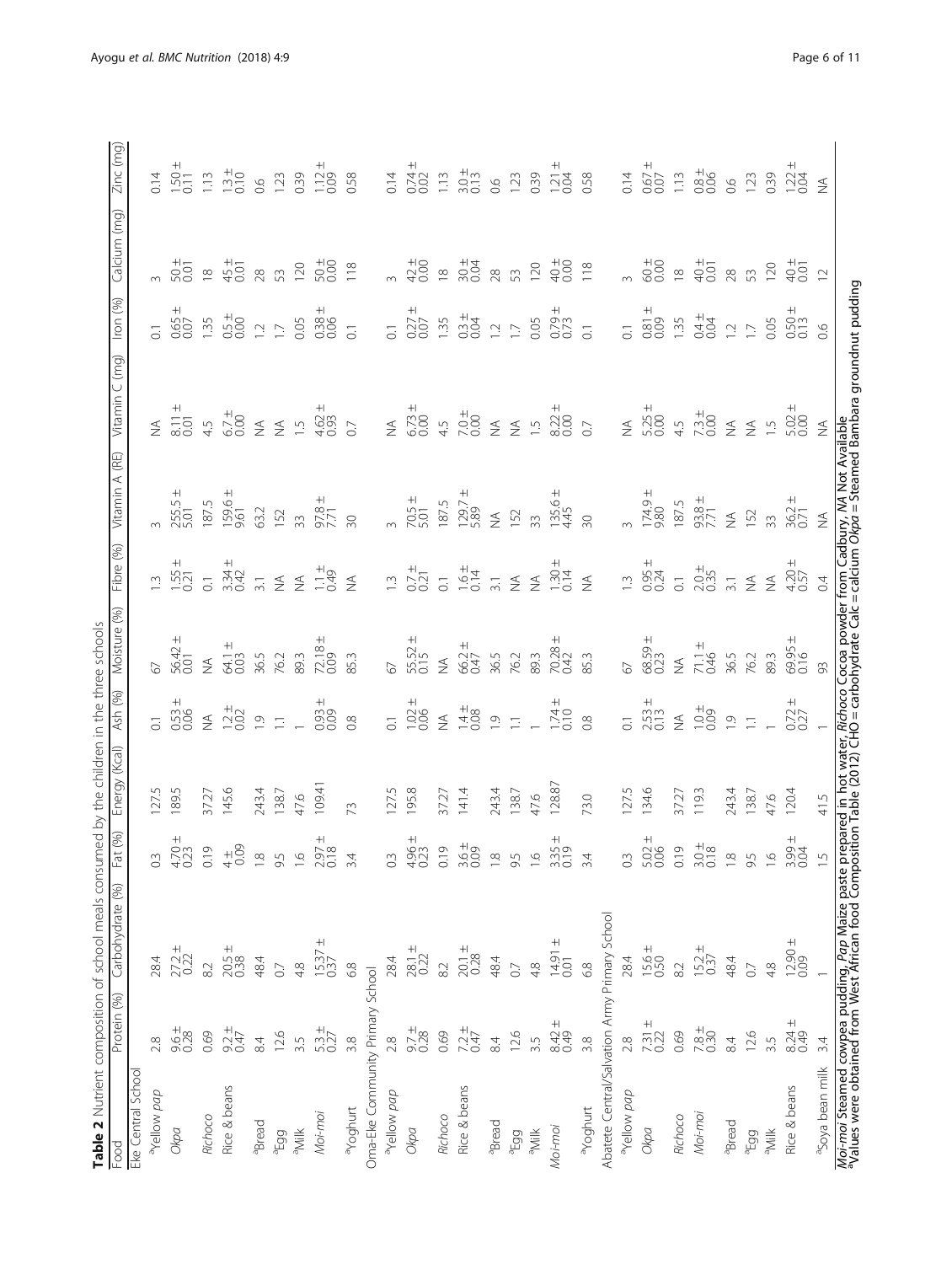<span id="page-6-0"></span>Table 3 Nutrient and energy intakes of the school children and percentage of energy from the energy giving nutrients

| Schools/<br>Age groups           | Protein (g)<br>(% energy) | Carbohydrate (q)<br>(% energy) | Fat $(q)$<br>(% energy)  | Energy<br>(Kcal)    | Vitamin A<br>(mq)   | Vitamin C<br>(mq)   | Calcium<br>(mq)     | Iron<br>(mq)      | Zinc<br>(mq)      |
|----------------------------------|---------------------------|--------------------------------|--------------------------|---------------------|---------------------|---------------------|---------------------|-------------------|-------------------|
| $6 - 9$ years                    | $23.47^{b}(22.4)$         | 58.18 <sup>ab</sup> (55.5)     | $10.32^{b}(22.1)$        | 410.58 <sup>b</sup> | 300.78 <sup>b</sup> | 13.07 <sup>ab</sup> | 193.79 <sup>b</sup> | 1.88 <sup>a</sup> | 3.57 <sup>a</sup> |
| $10 - 14$ years                  | $26.80^{c}(22.8)$         | $64.42^{bc}(54.8)$             | $11.69^c(22.4)$          | 439.24 <sup>c</sup> | 330.71 <sup>c</sup> | $15.12^{b}$         | $212.61^c$          | 2.08 <sup>b</sup> | 4.09 <sup>b</sup> |
| $15 - 18$ years                  | $27.10^{c}(22.7)$         | $65.39^{\circ}(54.9)$          | $11.86^{c}(22.4)$        | 466.91 <sup>d</sup> | 335.82 <sup>c</sup> | 15.23 <sup>b</sup>  | $215.81^c$          | 2.09 <sup>b</sup> | $4.11^{b}$        |
| Oma-Eke Community Primary School |                           |                                |                          |                     |                     |                     |                     |                   |                   |
| $2 - 5$ years                    | 18.81 <sup>a</sup> (20.4) | 52.23 <sup>a</sup> (56.8)      | 9.32 <sup>a</sup> (22.8) | 369.43 <sup>a</sup> | 261.48 <sup>a</sup> | $12.64^a$           | 154.70 <sup>a</sup> | 1.41 <sup>a</sup> | 4.23 <sup>a</sup> |
| $6 - 9$ years                    | $22.90^{b}(20.3)$         | $64.60^{b}(57.3)$              | $11.24^{ab}(22.4)$       | 452.80 <sup>b</sup> | 318.98 <sup>b</sup> | 16.01 <sup>b</sup>  | 176.84 <sup>b</sup> | 1.62 <sup>b</sup> | 5.20 <sup>b</sup> |
| $10 - 14$ years                  | $25.10^{c} (20.3)$        | $71.09^{\circ}$ (57.4)         | $12.31^{bc}(22.3)$       | $497.42^c$          | 338.74bc            | 17.79 <sup>b</sup>  | $188.99^c$          | 1.73 <sup>c</sup> | 5.90 <sup>b</sup> |
| $15 - 18$ years                  | $25.10^{c}(20.2)$         | $71.31^{\circ}(57.3)$          | $12.47^{bc}(22.5)$       | 497.87 <sup>c</sup> | 353.75 <sup>c</sup> | 17.68 <sup>b</sup>  | $190.60^{\circ}$    | 1.72 <sup>c</sup> | $5.87^{b}$        |
| Abatete Community Primary School |                           |                                |                          |                     |                     |                     |                     |                   |                   |
| $2 - 5$ years                    | $18.11^a(20.1)$           | $52.09^{\circ} (57.9)$         | $8.78^{\circ}$ (22.0)    | 359.82 <sup>a</sup> | $214.75^a$          | $13.50^{\circ}$     | $132.90^a$          | 1.74 <sup>a</sup> | 2.10 <sup>a</sup> |
| $6 - 9$ years                    | 22.33 <sup>b</sup> (20.6) | $62.31^{b}(57.4)$              | $10.62^{ab}(22.0)$       | 434.14 <sup>b</sup> | 254.84 <sup>b</sup> | 15.28 <sup>a</sup>  | 159.98 <sup>b</sup> | 2.08 <sup>b</sup> | $2.54^{b}$        |
| $10 - 14$ years                  | $24.43^{ab}(20.7)$        | $67.85^{bc}(57.4)$             | $11.48^{ab}(21.0)$       | $472.18^c$          | $265.70^{\circ}$    | 17.87 <sup>b</sup>  | $171.18^c$          | $2.14^{b}$        | $2.79^{b}$        |
| $15 - 18$ years                  | $27.27^c(20.8)$           | $70.15^{\circ}$ (53.6)         | $14.86^{b}(25.6)$        | $513.72^d$          | $264.16^c$          | $17.12^{b}$         | $172.24^c$          | $2.16^{b}$        | 3.02 <sup>c</sup> |

Values with different superscripts in the same column for each school are significantly  $(P < 0.05)$  different

by regulating neurotransmitter pathways, synaptic transmission, membrane fluidity and signal-transduction pathways [\[25\]](#page-9-0). This implies that school children can benefit physically and cognitively from school meals. This benefit spans from the nutrients in the meals and its ability to add to total energy and nutrient intakes.

#### Energy and nutrient intakes of the school children

In all the schools, the intakes increased with age with the 2 – 5-year-olds having the lowest intakes. This is in line with the portion sizes consumed. It was not surprising that the energy and nutrient intakes of the children increased with age since the portion sizes had similar trend. Rolls et al. [\[21](#page-9-0)] showed that larger portion sizes lead to greater energy intake regardless of serving method. The energy expenditure of older children may be higher; therefore a larger portion size prevents negative energy balance and nutrition/health problems associated with it.

That carbohydrate was the main source of energy from the school meals with protein and fat making similar contributions to energy intake was expected. This is necessary to provide readily available energy for school work. Carbohydrates (sugars and starches) provide energy to cells in the body particularly the brain which is a glucose-dependent organ [\[26\]](#page-9-0). It also ensures that protein is spared for the function of growth, repair and maintenance of body tissues. The percentage of carbohydrate, fat and protein contributing to energy intake is in line with the dietary guidelines that 45 - 65% of energy be supplied by carbohydrate,  $25 - 40\%$  by fat and  $10 -$ 35% by protein [[26\]](#page-9-0). However, the value suggests the need to increase fat intake.

# Contribution of the school meals to energy and nutrient intakes of the pupils

School meals should provide at least one third (an equivalent of 33.3%) of the daily recommended nutrient intake (RNI) for energy, protein and other nutrients [[27\]](#page-9-0). The foods consumed by school children in these schools provided more than one third of the RNI for protein, zinc, vitamins A and C but failed to meet a third of the RNI for calcium, iron and energy. These findings are in agreement with the outcome of other researches. Nelson et al.  $[28]$  $[28]$  showed that  $4 - 18$ -year-old pupils in England who received free school meals derived a significantly greater proportion of their daily energy and nutrient intakes from their school meals than those who did not have a free school meal. School canteen lunches provided the most nutritious lunch for Scottish school children, with street lunches providing the least nutritious lunch [\[29](#page-10-0)]. A study by Owusu et al. [[30](#page-10-0)] in Ghana also showed that the meals provided by Non-Governmental School Feeding Programme (NSFP) had larger portion sizes and contributed 28 and 24.6% to energy and protein intakes of the children, respectively. Other researchers [[31](#page-10-0)–[33\]](#page-10-0) have reported similar findings.

The inadequate contribution made by the foods to energy, calcium and iron requirements of the school children in the 3 schools was in agreement with the report of Nelson et al. [\[28\]](#page-10-0) who reported that school meals failed to make good the shortfalls in daily intakes of calcium, iron, zinc, and vitamin A. Our finding was attributed to the portion sizes given the pupils which were not nutrient dense enough to provide the required one third of the energy requirement. Besides, we found that only milk and yogurt provided over 100 mg calcium per 100 g suggesting that a larger quantity and frequency of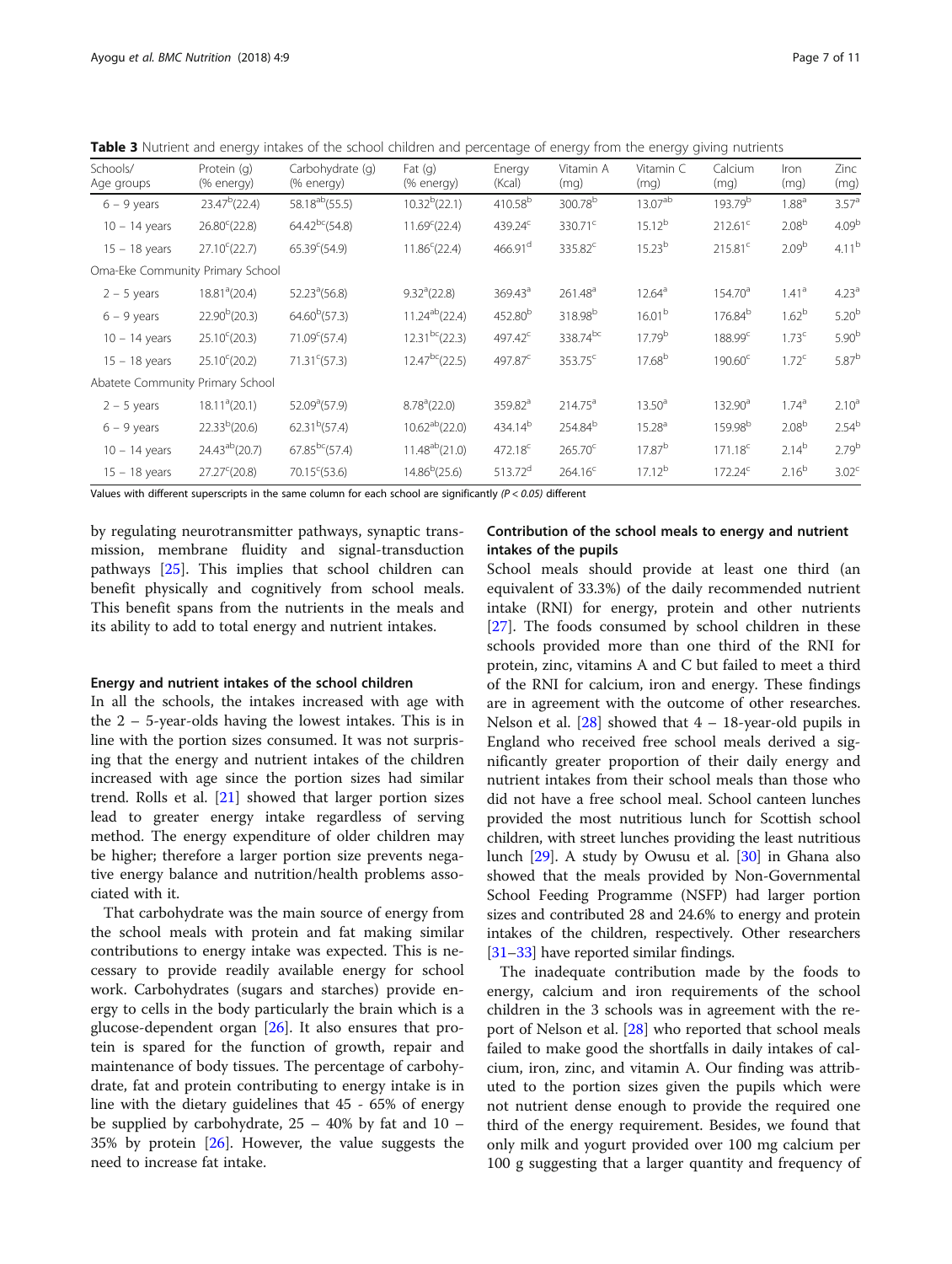<span id="page-7-0"></span>Table 4 Percentage contribution of school meals to RNI of the school children in the three schools

| Variables                           | Age groups      | Energy (Kcal) | Protein (q) | Vitamin A (RE) | Vitamin C (mg) | Calcium (mg) | Iron (mg) | Zinc (mg) |
|-------------------------------------|-----------------|---------------|-------------|----------------|----------------|--------------|-----------|-----------|
| Eke Central School                  |                 |               |             |                |                |              |           |           |
| Mean daily intake                   | $2 - 5$ years   | 357.01        | 20.45       | 266.18         | 11.45          | 171.15       | 1.85      | 3.34      |
| FAO/WHO/UNU<br>Requirement          |                 | 1550          | 17.5        | 200            | 30             | 600          | 9         | 4.8       |
| % contribution                      |                 | 23.0          | 116.9       | 133.1          | 38.2           | 28.5         | 20.6      | 69.6      |
| Mean daily intake                   | 6-9 years       | 410.58        | 23.47       | 300.78         | 13.07          | 193.79       | 1.88      | 3.57      |
| FAO/WHO/UNU<br>Requirement          |                 | 1950          | 27          | 200            | 35             | 700          | 16        | 5.6       |
| % contribution                      |                 | 21.1          | 86.9        | 150.4          | 37.3           | 27.6         | 11.8      | 63.8      |
| Mean daily intake                   | $10 - 14$ years | 439.24        | 26.80       | 330.71         | 15.12          | 212.61       | 2.08      | 4.09      |
| FAO/WHO/UNU<br>Requirement          | M               | 2200          | 34          | 400            | 40             | 1300         | 16        | 8.6       |
| % contribution                      |                 | 19.9          | 78.8        | 82.7           | 37.8           | 16.3         | 13.0      | 47.5      |
| FAO/WHO/UNU<br>Requirement          | F               | 1950          | 36          | 400            | 40             | 1300         | 16        | 7.2       |
| % contribution                      |                 | 22.5          | 74.4        | 82.7           | 37.8           | 16.3         | 13.0      | 56.8      |
| Mean daily intake                   | $15 - 18$ years | 466.09        | 27.10       | 335.82         | 15.23          | 215.81       | 2.09      | 4.11      |
| FAO/WHO/UNU<br>Requirement          | M               | 2850          | 47          | 400            | 40             | 1300         | 15        | 8.6       |
| % contribution                      |                 | 16.4          | 57.7        | 83.9           | 38.1           | 16.6         | 13.9      | 47.8      |
| FAO/WHO/UNU<br>Requirement          | F               | 2150          | 47          | 400            | 40             | 1300         | 29        | 7.2       |
| % contribution                      |                 | 21.7          | 57.7        | 83.9           | 38.1           | 16.6         | 7.2       | 57.1      |
| Oma-Eke Community<br>Primary School |                 |               |             |                |                |              |           |           |
| Mean daily intake                   | $2 - 5$ years   | 369.43        | 18.81       | 261.48         | 12.64          | 154.70       | 1.41      | 4.23      |
| FAO/WHO/UNU<br>Requirement          |                 | 1550          | 17.50       | 200            | 30             | 600          | 9         | 4.8       |
| % contribution                      |                 | 23.8          | 107.0       | 130.1          | 42.0           | 25.2         | 15.7      | 88.0      |
| Mean daily intake                   | $6 - 9$ years   | 465.42        | 22.90       | 318.98         | 16.01          | 176.84       | 1.62      | 5.20      |
| FAO/WHO/UNU<br>Requirement          |                 | 1950          | 27          | 200            | 35             | 700          | 16        | 5.6       |
| % contribution                      |                 | 23.9          | 84.8        | 159.5          | 45.7           | 25.3         | 10.1      | 92.9      |
| Mean daily intake                   | $10 - 14$ years | 497.42        | 25.10       | 338.74         | 17.79          | 188.99       | 1.73      | 5.90      |
| FAO/WHO/UNU<br>Requirement          | M               | 2200          | 34          | 400            | 40             | 1300         | 16        | 8.6       |
| % contribution                      |                 | 22.6          | 73.8        | 84.7           | 44.5           | 14.5         | 10.8      | 68.6      |
| FAO/WHO/UNU<br>Requirement          | F               | 1950          | 36          | 400            | 40             | 1300         | 16        | $7.2\,$   |
| % contribution                      |                 | 25.5          | 69.7        | 84.7           | 44.5           | 14.5         | 10.8      | 81.9      |
| Mean daily intake                   | $15 - 18$ years | 497.87        | 25.10       | 353.75         | 17.68          | 190.60       | 1.72      | 5.82      |
| FAO/WHO/UNU<br>Requirement          | M               | 2850          | $47\,$      | 400            | 40             | 1300         | 15        | 8.6       |
| % contribution                      |                 | 17.5          | 53.4        | 88.4           | 44.2           | 14.6         | 11.5      | 67.6      |
| FAO/WHO/UNU<br>Requirement          | $\mathsf F$     | 2150          | 47          | 400            | 40             | 1300         | 29        | 8.6       |
| % contribution                      |                 | 23.0          | 53.4        | 88.4           | 44.2           | 14.6         | 5.9       | 67.6      |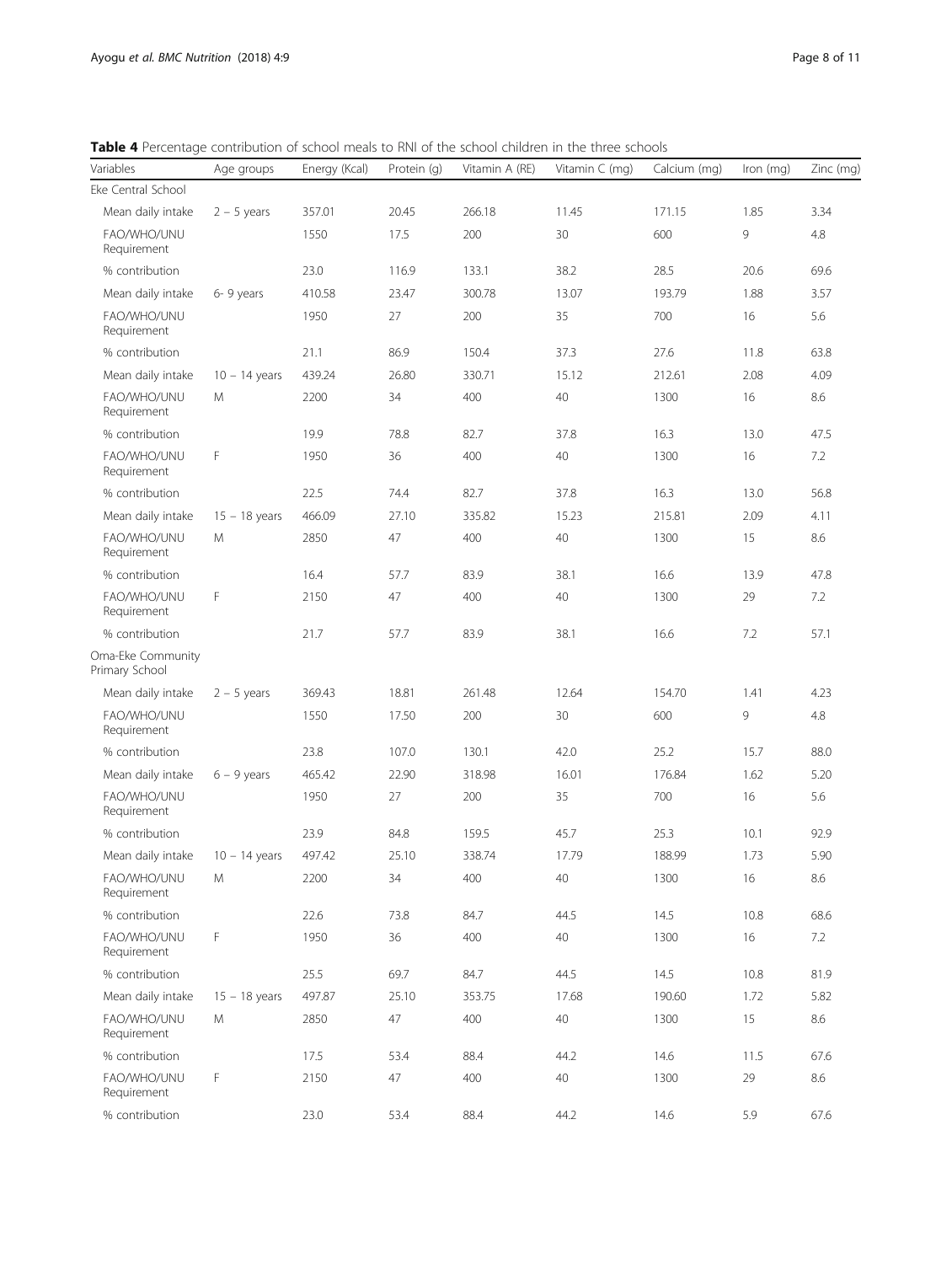Table 4 Percentage contribution of school meals to RNI of the school children in the three schools (Continued)

| Variables                                   | Age groups      | Energy (Kcal) | Protein (g) | Vitamin A (RE) | Vitamin C (mg) | Calcium (mg) | Iron (mg) | Zinc (mg) |
|---------------------------------------------|-----------------|---------------|-------------|----------------|----------------|--------------|-----------|-----------|
| Abatete Central/Salvation<br>Primary School |                 |               |             |                |                |              |           |           |
| Mean daily intake                           | $2 - 5$ years   | 359.82        | 18.11       | 222.75         | 13.54          | 132.90       | 1.74      | 2.10      |
| FAO/WHO/UNU<br>Requirement                  |                 | 1550          | 17.5        | 200            | 30             | 600          | 9         | 4.8       |
| % contribution                              |                 | 23.2          | 103.1       | 111.3          | 45.1           | 22.2         | 19.3      | 43.8      |
| Mean daily intake                           | $6 - 9$ years   | 434.14        | 22.33       | 254.84         | 15.28          | 159.98       | 2.08      | 2.54      |
| FAO/WHO/UNU<br>Requirement                  |                 | 1950          | 27          | 200            | 35             | 700          | 16        | 5.6       |
| % contribution                              |                 | 22.3          | 82.7        | 127.4          | 43.7           | 22.8         | 13.0      | 45.4      |
| Mean daily intake                           | $10 - 14$ years | 473.18        | 24.43       | 265.70         | 17.87          | 171.18       | 2.14      | 2.79      |
| FAO/WHO/UNU<br>Requirement                  | M               | 2200          | 34          | 400            | 40             | 1300         | 16        | 8.6       |
| % contribution                              |                 | 21.5          | 71.9        | 66.4           | 44.6           | 13.2         | 13.4      | 38.8      |
| FAO/WHO/UNU<br>Requirement                  | F               | 1950          | 36          | 400            | 40             | 1300         | 16        | 7.2       |
| % contribution                              |                 | 24.3          | 67.9        | 66.4           | 44.6           | 13.2         | 13.4      | 38.8      |
| Mean daily intake                           | $15 - 18$ years | 513.72        | 27.27       | 264.16         | 17.12          | 172.24       | 2.16      | 3.02      |
| FAO/WHO/UNU<br>Requirement                  | M               | 2850          | 47          | 400            | 40             | 1300         | 15        | 8.6       |
| % contribution                              |                 | 18.0          | 58.0        | 66.0           | 42.8           | 13.3         | 14.4      | 35.1      |
| FAO/WHO/UNU<br>Requirement                  | F               | 2150          | 47          | 400            | 40             | 1300         | 29        | 7.2       |
| % contribution                              |                 | 23.9          | 58.0        | 66.0           | 42.8           | 13.3         | 7.4       | 41.9      |

Source: Energy and protein requirements: Report of a joint FAO/WHO/UNU expert consultation. Technical report series (724).WHO, Geneva,(1985) Iron requirement: FAO report no 23 (1988). Requirements of vitamin A, calcium, iron and zinc, FAO/WHO report no 23 (1998)

consumption may increase calcium intake. Use of leafy vegetables alone was insufficient. Factors like cost and availability of funds may have affected the portion sizes due to changes in the school menu with the subsequent effect on the energy and nutrient intakes. Cummings et al. [\[34](#page-10-0)] affirmed that menu changes resulted in a net reduction of calories, sugar and sodium content of meals offered school children. It implies that other nutrients would be affected as well.

Results from studies like this are important for effective policy formulation and implementation especially where nutrition interventions are required. Previous reports [[1,](#page-9-0) [34](#page-10-0)] have indicated essential roles of school meals in determining adequate health status and general development of school children especially those in areas where school health programme is poorly implemented and school lunch programme not implemented. The limitation of the study is that it focused only on the meals served in PACIEH's schools since these were the only schools where school meal programme was implemented in the two states. Besides, we did not put into consideration the home meals consumed by the children and the bioavailability of the nutrients especially iron and zinc.

# Recommendation

PACIEH should review the school menu to ensure that the quantity of rich sources of calcium and iron are increased. The number of times milk/yogurt and eggs are consumed in a week should be increased. Energy and calcium intake can be increased by use of calcium fortified spreads for bread.

#### Conclusions

The meals consumed by the school children in all the three schools where PACIEH implemented school feeding were nutrient dense and provided a third of the recommended daily intakes of protein, zinc, and vitamins A and C but failed to meet that of calcium, iron and energy. Calcium and iron are critical nutrients required by school children and calls for a review of the recipes and frequency of consumption of the meals. It is hoped that the results of this study will serve as a guide for future planning of school feeding programmes in Nigeria and more specifically the national Home-grown School Feeding (HGSF) programme being implemented in many States of the Federal Republic of Nigeria.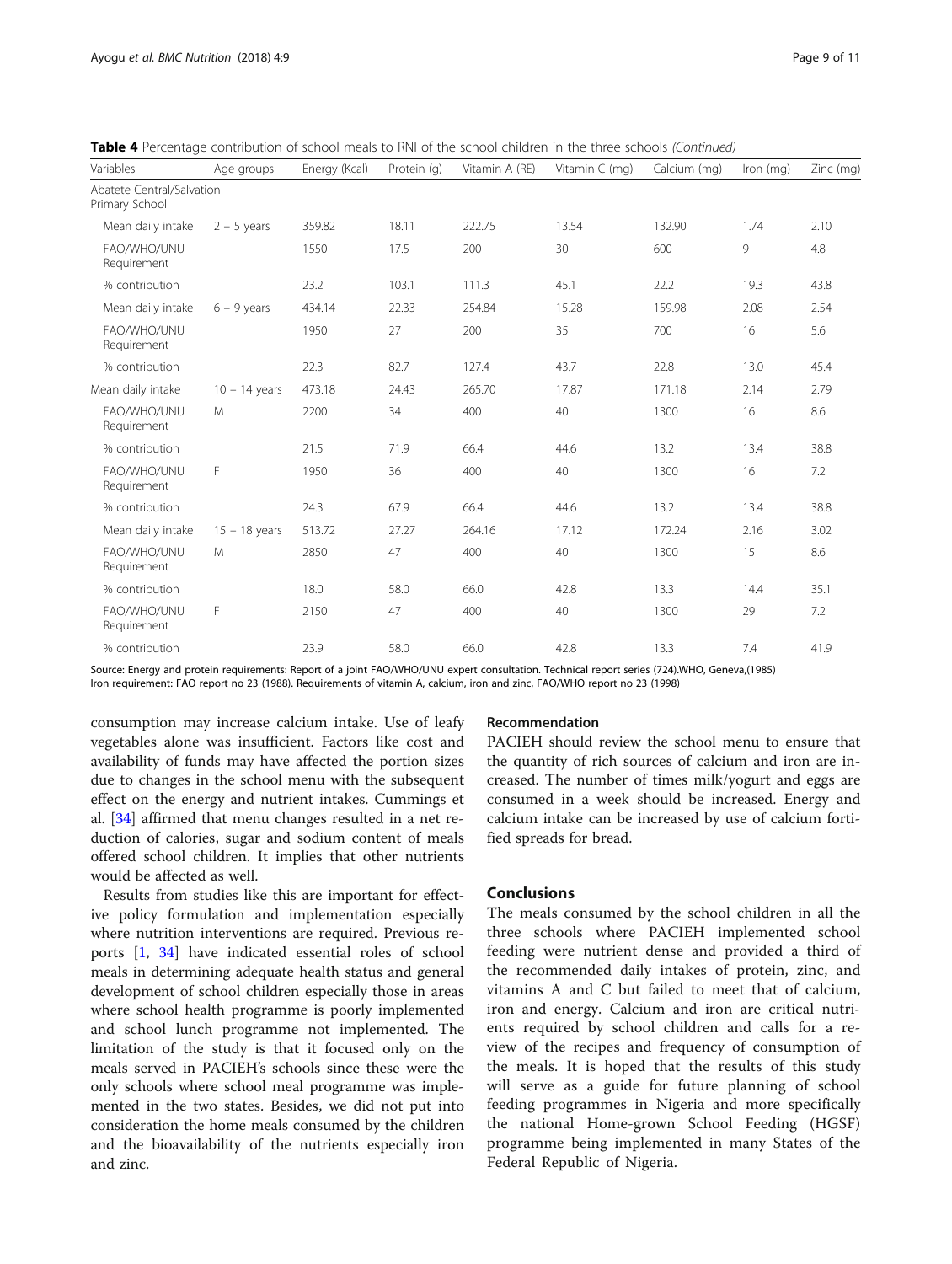#### <span id="page-9-0"></span>Abbreviations

ENSUBEB: Enugu State Universal Basic Education Board; HAF: Heineken African Foundation; PACIEH: Pan African Community Initiative on Education and Health; PTA: Parents Teachers' Association; RNI: Recommended nutrient intake; SBMC: School based management committee

#### Acknowledgements

The researchers are grateful to Heineken African Foundation (HAF) (major funder), ENSUBEB, PACIEH and TruValue for providing funds for the school feeding programme whose foods this study evaluated. We are also grateful to PACIEH and partners for approving this study.

#### Funding

The authors declare that they did not receive any funding for this study.

#### Availability of data and materials

The dataset of this study are available from the corresponding author on reasonable request.

#### Authors' contributions

RNB: Conception, design, analysis and interpretation of data and drafting of the manuscript. PEE: Data collection and interpretation of analysed results, VCA: Data collection, analysis and interpretation of data. HNE: Conception, design and critically revised the manuscript. UVA: Conception and critically revised the manuscript. All authors read and approved the final manuscript for submission.

#### Ethics approval and consent to participate

PACIEH, ENSUBEB, Enugu State Ministry of Education, School Based Management Committee (SBMC), the Parents Teachers' Association consented to the study. The children also gave oral consent for their foods to be weighed.

#### Consent for publication

PACIEH gave consent for publication.

#### Competing interests

All authors declare that they have no competing interests.

#### Publisher's Note

Springer Nature remains neutral with regard to jurisdictional claims in published maps and institutional affiliations.

#### Author details

<sup>1</sup>Department of Home Science, Nutrition and Dietetics, University of Nigeria, Nsukka, Nigeria. <sup>2</sup>Department of Biochemistry (Human Nutrition and Dietetics Unit), University of Calabar, Calabar, Nigeria. <sup>3</sup>Pan African Community Initiative on Education and Health (PACIEH), Enugu, Canada.

#### Received: 8 March 2017 Accepted: 12 February 2018 Published online: 21 February 2018

#### References

- 1. Bundy D, Burbano C, Grosh M, Gelli A, Jukes M, Drake L. Rethinking school feeding: social safety nets, child development, and the education sector. Joint publication of the world food Programme and the World Bank. Washington: World Bank; 2009.
- 2. Bartrina JA, Perez-Rodrigo C. Resources for a healthy diet: school meals. Br J Nutr. 2006;96(S1):S78–81. 10.1079.BJN20061705
- 3. Osisanya JO, Peters AA, Anyafulu AM, Ogbonnaya JA, Akhimie DO. Food fads and taboos affecting the eating habits of adolescent girls in selected secondary schools in Lagos state. Nig J Nutr Sci. 2008;29(1):135–42.
- 4. Ukegbu PO. Breakfast eating habits and nutritional status of primary school children in Orumba north LGA of Anambra state of Nigeria. Mal J Nutr. 2015;21:299–307.
- Ugochukwu EF, Onubogu CU, Edokwe ES, Okeke KN. Nutritional contents of lunch packs of primary school children in Nnewi, Nigeria. Ann Med Health Sci Res. 2011;4(Suppl 2):S108–14. [https://doi.org/10.4103/2141-9248.138024.](https://doi.org/10.4103/2141-9248.138024)
- 6. Ejekwu AD, Ene-Obong HN, Oguizu OJ. Nutritional status and cognitive performance among children aged 5 – 12 years from urban and rural areas of Enugu state, Nigeria. Afr J Psychol Stud Soc Issues. 2012;15(2):481–96.
- 7. Nwamara JU, Otitoju O, Otitoju GTO, Emewulu CUD. Iodine and nutritional status of primary school children in a Nigerian community Okpuje, in Nsukka LGA, Enugu state, Nigeria. Pharm Lett. 2015;7(7):271–80.
- 8. Nwabueze AS, Ilika AL, Azuike EC, Nwabueze NC, Obi KM, Enwonwu KG, Aniagboso CC, Ezenyeaku CA, Ajator CC, Azuike ED. Assessment of nutritional status among primary school pupils in Rural and urban areas of Anambra state. Eur J Prev Med. 2015;3(2):34–8. [https://doi.org/10.11648/j.](https://doi.org/10.11648/j.ejpm.20150302.14) ejpm.20150302.14
- 9. Olanipekin TO, Obatolu VA, Fasoyiro SB, Ogunba BO. Assessment of nutritional status of primary school children in Ibadan, south-West Nigeria. Nutr Food Sci. 2012;42(6):390–6.
- 10. Adegun JA, Ajayi-Vincent OB, Alebiosu EO. Differences in the nutritional status of young school children from public and private owned primary schools in Ekiti state, Nigeria. Eur Sci J. 2013;9(7):32–7.
- 11. Opara KN, Udoidung NI, Opara DC, Okon OE, Edosomwan EU, Anietie JU. The impact of intestinal parasitic infections on the nutritional status of rural and urban school-aged children in Nigeria. Int J MCH AIDS. 2012;1(1):73–82.
- 12. Onimawo IA, Ukegbu PO, Asumugha VU, Anyika JU, Okudu H, Echendu CA, Nkwoala C, Emebu P. Assessment of anaemia and iron status of school age children (aged 7\_12 years) in rural communities of Abia state, Nigeria. Afr J Food Agric Nutr Dev. 2010;10(5):2570–86.
- 13. Ayogu RNB, Okafor AM, Ene-Obong HN. Iron status of school children 6 15 years and associated factors in rural Nigeria. Food Nutr Res. 2015;59: 26223. <https://doi.org/10.3402/fnr.v59.26223>
- 14. Akeredolu IA, Oguntona BE, Okafor C, Osisanya OJ. Iron, zinc and copper malnutrition among primary school children in Lagos, Nigeria. Food Nutr Sci. 2011;2:1063–70. [https://doi.org/10.4236/fns.2011.210142.](https://doi.org/10.4236/fns.2011.210142)
- 15. CDI Study Group. Community-directed interventions for priority health problems in Africa: results of a multi-country study. Bull World Health Org. 2010;88(7):509–18.
- 16. Stadlmayr B, Charrondiere R, Victor N, Enujiugha VN, Bayili RG, Fagbohoun EG, Samb B, Addy P, Barikmo I, Ouattara F, Oshaug A, Akinyele I, Annor NA, Bomfeh K, Ene-Obong H, Smith IF, Thiam I, Burlingame B. West Africa food composition table. Rome: Food and Agriculture Organization of the United Nations; 2012. <http://www.fao.org/docrep/015/i2698b/i2698b00.pdf>. Accessed 15 Dec 2016
- 17. Association of Analytical Chemists. Official methods of analysis. Washington, DC: Association of Official Analytical Chemists; 2010.
- 18. Food and Agriculture Organization of the United Nations. Food energymethods of analysis and conversion factors. FAO food and nutrition paper 77. Report of technical workshop (Rome, 3-6 December, 2002), Rome: food and Agriculture Organization; 2003. [ftp://ftp.fao.org/docrep/fao/006/y5022e/](ftp://ftp.fao.org/docrep/fao/006/y5022e/y5022e00.pdf) [y5022e00.pdf.](ftp://ftp.fao.org/docrep/fao/006/y5022e/y5022e00.pdf) Accessed 12 Dec 2015.
- 19. Food and Agriculture Organization. Nutritional benefits of pulses. Rome: FAO; 2016. <http://www.fao.org/3/a-i5384e.pdf>. Accessed 22 Dec 2016.
- 20. Mudryj AN, Yu N, Aukema HM. Nutritional and health benefits of pulses. Appl Physiol Nutr Metab. 2014;39(11):1197–11204. [https://doi.org/10.1139/](https://doi.org/10.1139/1pnm-2013-0557) [1pnm-2013-0557.](https://doi.org/10.1139/1pnm-2013-0557)
- 21. Rolls BJ, Engell D, Birch LL. Serving portion size influences 5-year-old but not 3-year old children's food intakes. J Am Diet Assoc. 2000;100(2):232–4.
- 22. Sanusi RA, Adebiyi AE. Proximate and mineral composition of commonly consumed foods in Nigeria. Nig J Nutr Sci. 2009;30(2):54–63.
- 23. Okeke EC,Ene-Obong HN, Uzuegbunam A, Ozioko A, Umeh S, Chukwuone N. The Igbo traditional food system documentation in four states in southern Nigeria. In: Kuhnlein HV, Erasmus B, Spigelski D (Ed.). Indigenous people food systems: the many dimensions of culture, diversity and environment for nutrition and health. Rome: FAO and Centre for Indigenous Peoples Nutrition and Environment; 2009: 251 – 281 [http://](http://www.fao.org/docrep/012/i0370e/i0370e00.htm) [www.fao.org/docrep/012/i0370e/i0370e00.htm.](http://www.fao.org/docrep/012/i0370e/i0370e00.htm) Accessed 14 Nov 2016.
- 24. Ene-Obong HN. Eating right. Calabar: University of Calabar Press; 2001.
- 25. Gomez-Pinilla F. Brain foods: the effects of nutrients on brain function. Nat Rev Neurosci. 2008;9(7):568–78. <https://doi.org/10.1038/nrn2421>.
- 26. Health and Medicine Division (HMD). Dietary reference intakes for energy, carbohydrate, fibre, fat, fatty acids, cholesterol, protein, and amino acids. Washington DC: National Academies Press, 2002. DOI [https://doi.org/10.](https://doi.org/10.17226/10490) [17226/10490](https://doi.org/10.17226/10490). [https://www.nationalacademies.org/hmd/Reports/2002/](https://www.nationalacademies.org/hmd/Reports/2002/Dietary-Reference-Intakes-for-Energy-Carbohydrate-Fiber-Fat-Fatty-Acids-Cholesterol-Protein-and-Amino-Acids.aspx) [Dietary-Reference-Intakes-for-Energy-Carbohydrate-Fiber-Fat-Fatty-Acids-](https://www.nationalacademies.org/hmd/Reports/2002/Dietary-Reference-Intakes-for-Energy-Carbohydrate-Fiber-Fat-Fatty-Acids-Cholesterol-Protein-and-Amino-Acids.aspx)[Cholesterol-Protein-and-Amino-Acids.aspx](https://www.nationalacademies.org/hmd/Reports/2002/Dietary-Reference-Intakes-for-Energy-Carbohydrate-Fiber-Fat-Fatty-Acids-Cholesterol-Protein-and-Amino-Acids.aspx). Accessed 22 Nov 2016.
- 27. Federal Ministry of Education, Nigeria. Implementation guidelines on National School Health Programme. Sports and health division, Federal Ministry of education; 2006. [https://www.unicef.org/nigeria/NG\\_resources\\_](https://www.unicef.org/nigeria/NG_resources_implementationschoolhealthprog.pdf) [implementationschoolhealthprog.pdf.](https://www.unicef.org/nigeria/NG_resources_implementationschoolhealthprog.pdf) Accessed 14 Nov 2016.